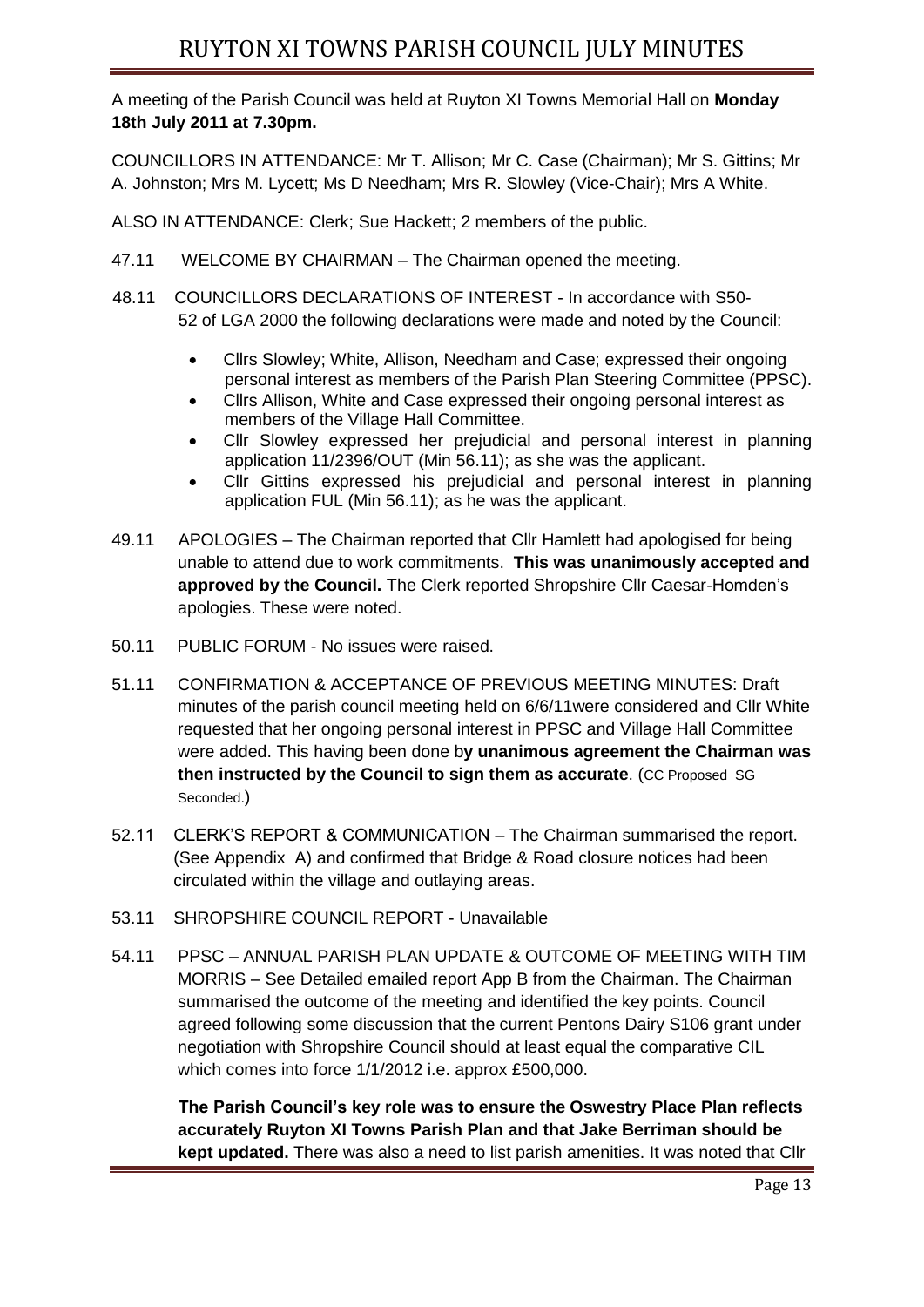Caesar-Homden had agreed to organise a full public consultation meeting on planning matters.

## 55.11 OTHER LOCAL REPORTS:

(a) Dunning Close Update – Cllr Slowley reported that the consultation meeting was well attended by the public however the outcome was unknown as a report from SC Officer Clive Dean was awaited which was concerning. **It was agreed that she would obtain the report for Sept PC meeting.** 

(b) Bridge Inn Field Consultation Update - Cllr Slowley reported that the consultation meeting was well attended however limited to immediate residents, various riverside amenities were discussed. A report from Clive Dean was awaited which would define the outcome of the consultation**. It was agreed that she would obtain the report for Sept PC meeting.** 

(c) Need for a Junior Football Pitch on Dr's Meadow – The Chairman reported on the associated costs and permissions required if a Junior Football pitch were to be introduced i.e. lining; new goal posts. **The proposal to introduce the junior football pitch was supported by the council.** (Proposed CC; Seconded SG; AW abstained.)

(d) LJC 14th July 2011 Meeting Report – Cllr Gittins summarised the grants which were approved by the LJC:

The Feltonians £200.00; Whittington Youth Group – Youth Holiday Activities £557.00; Heritage Forum £250.00; Perry Riding School £1,198.63.

The Council expressed their disappointment in the grant sought by PPSC not having been approved. Cllr Gittins reported that the LJC social event was to be organised for 2nd or 3rd Sept. The next formal LJC meeting was to be held in November.

(e) Police Report – Unavailable.

56.11 PLANNING (a) The following planning applications were considered by the Council:

## *Cllr Slowley left the room.*

11/02396/OUT The Old School House School Road Ruyton XI Towns Outline application for the erection of two detached dwellings to include layout and scale. **Council resolved without dissent to make no comment. (Proposed:SG ;Seconded: AJ.)**

*Cllr Slowley returned to the room.*

11/02326/FUL The Trap; West Felton, Erection of 2 storey and single storey extensions to rear elevations and alterations to existing roof line. **Council resolved without dissent to make no comment. ( Proposed: CC; Seconded: TA.)**

## *Cllr Gittins left the room*

11/02622/VAR Wykey Farm Wykey Ruyton Xi Towns Shropshire Variation of Condition No. 3 attached to Planning Permission Ref. 10/03213/MAW **Council resolved without dissent to support the application as the technology will reduce the size of the plant. ( Proposed: DN ; Seconded: AW.)**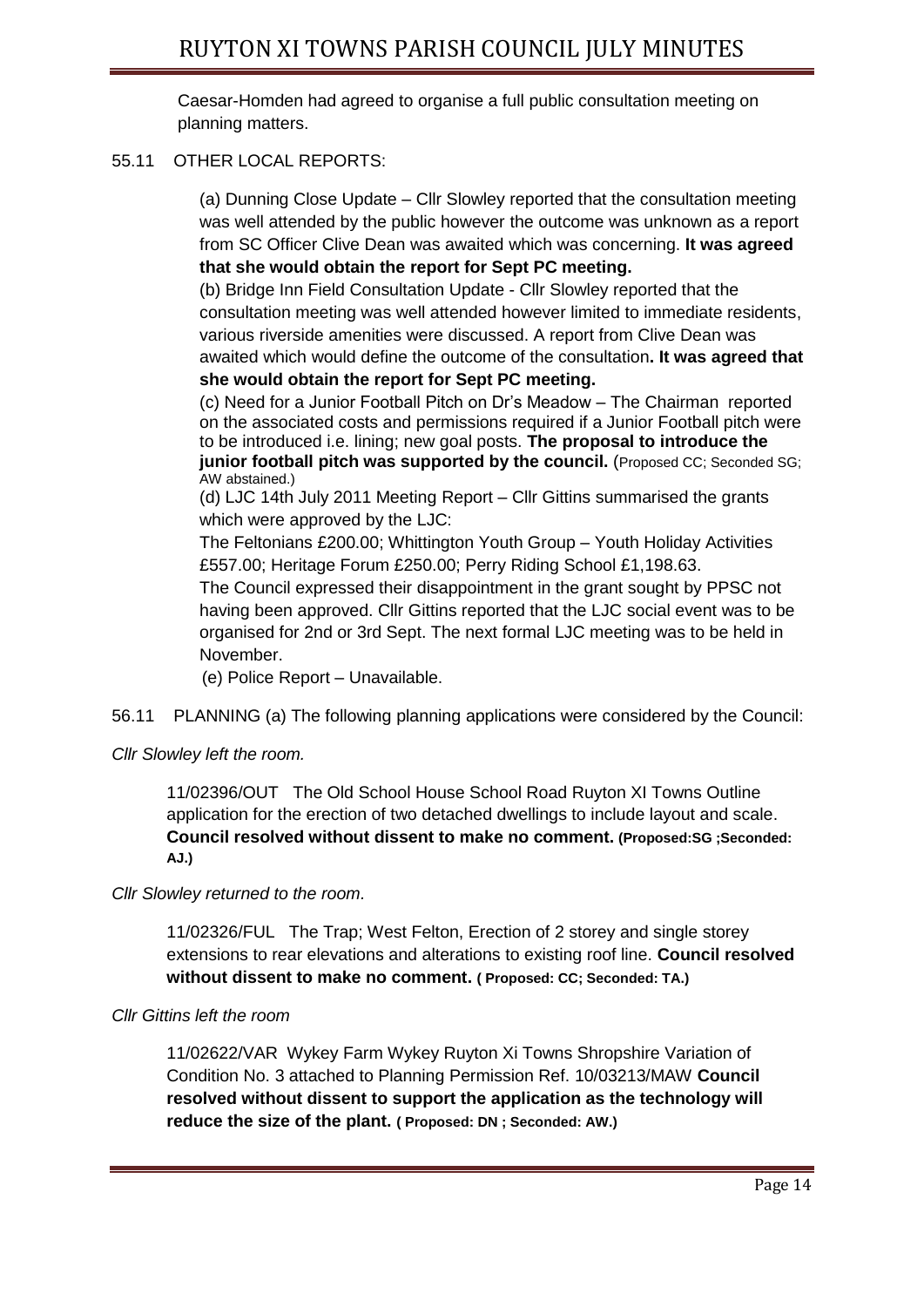*Cllr Gittins returned to the room.*

11/02391/LBC Repairs to Platt Mill Bridge by Shropshire Council. **Council resolved without dissent to make no comment. (Proposed CC Seconded TA.)**

(b) The Clerk reported the SC Planning Decisions notified to the Council:

11/02328/FUL Water Treatment Works, Pound Lane, Ruyton Xi Towns, Shropshire Proposed: Proposed non material amendment attached to planning permission 08/15681/FUL to amend Condition 3. **SC Decision awaited.**

11/01874/FUL 1 Doctors Meadow Ruyton Xi Towns Shrewsbury SY4 1LX Proposed: Erection of a single storey extension to side. **SC Decision Permission Granted.**

11/01554/FUL Croft House, Olden Lane, Ruyton XI Towns, Proposed: Erection of a single storey extension to form link between. **SC Decision Permission Granted.**

(c) Severn Trent Plant - Ruyton XI Towns. Clerk had nothing further to report.

(d) Appeal Case Ref 10/01833/REF Foxholes Buildings; Little Ness– Cllr Slowley reported that the appeal had failed.

- 57.11 FINANCE
	- a. The following payments as presented were authorised by the Council; Cllrs Lycett and Lewis were instructed to check the supporting invoices and sign the cheques.

| Chg No | Supplier                      | Description                 |          |
|--------|-------------------------------|-----------------------------|----------|
|        |                               |                             |          |
| 266    | DE Peate                      | Village Mtce Jan- June 2011 | 596.00   |
|        |                               |                             |          |
| 265    | The Three Parishes Newsletter | Summer Issue                | 87.00    |
|        |                               |                             |          |
| 264    | <b>Greenhills Nursery</b>     | Hanging baskets             | 1,018.25 |
|        |                               |                             |          |

b. Bank reconciliation – The Chairman examined the bank reconciliation and confirmed its accuracy. He reported that a balance of £39,519 was held as at 30th June 2011.

## 58.11 HIGHWAY MATTERS & ST LAMP REPAIRS:

- The Chairman reported that VASs were now in operation; however SC Highways repairs to pavements still required attention; Clerk to contact the Divisional Office with regard particularly to pavements on Brownhill and School Road and state of wall on Church Bank.
- The Chairman gave a summary of the SC Platt Bridge Consultation
- Bus shelter damage was reported by Chairman. Council agreed that quotes should be obtained for replacing the damaged side panel.

59.11 ANNUAL RISK ASSESSMENT & INTERNAL AUDITORS APPOINTMENT- ( See Appendices C & D) **The Council's Risk Policy and Annual Risk Assessment were considered and unanimously approved by the Council.** (AW Proposed Seconded CC.) **The Council unanimously approved the IA Annual Plan and appointment of**